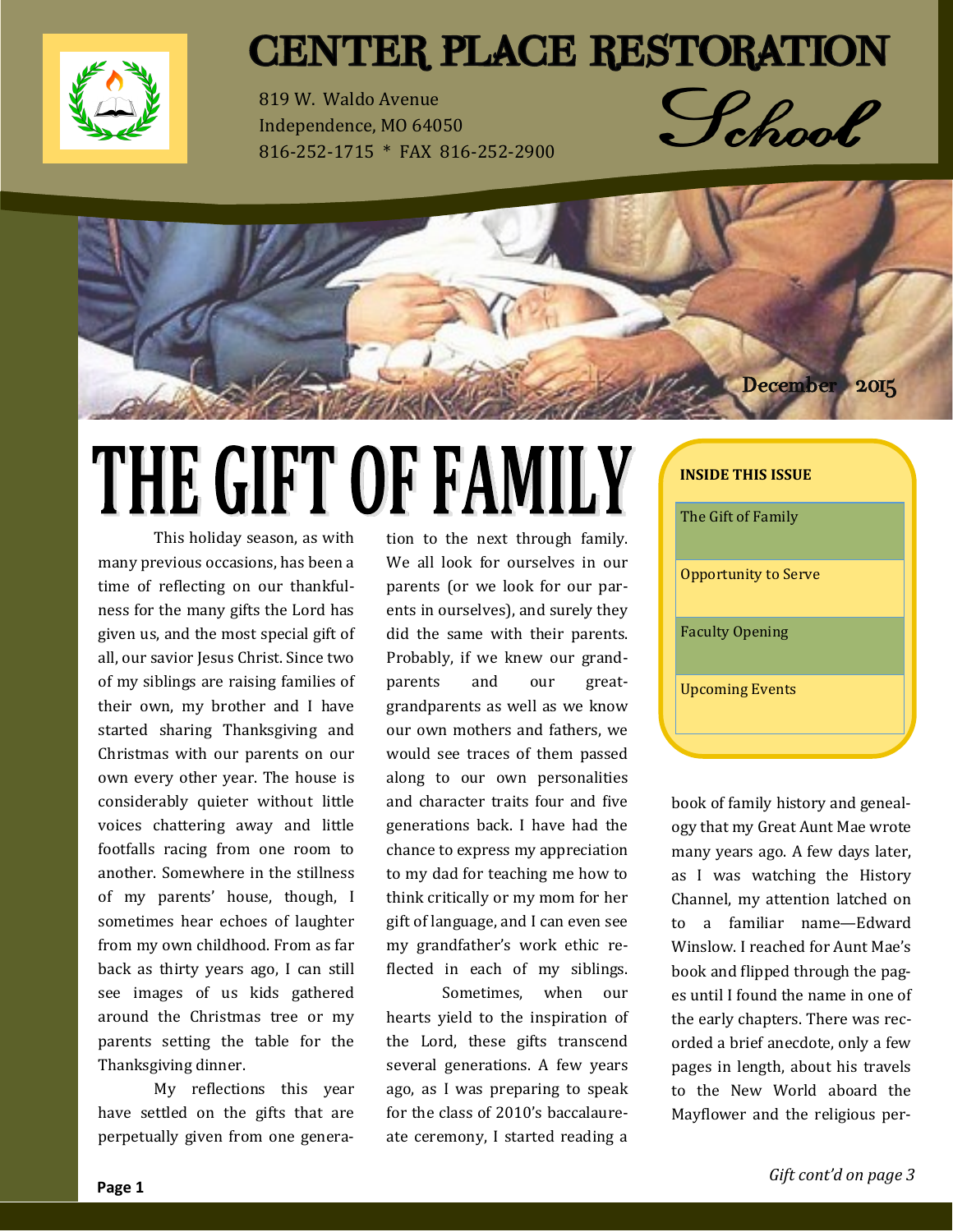# OPPORTUNITY TO SERVE

The greatest gift God gives man is the opportunity to serve Him." - Arthur Oakman

There was a period of time that I kept praying for the chance to do something big for the Lord. I expected a big opportunity, like a mission trip to Africa or Asia. I prayed for this repeatedly. I remember praying for it as the last thing before I fell asleep. I truly desired to serve Him. The next morning, my devotional started, "Do you want to do something big for the Lord?" I immediately thought, "Yes! Yes, I do!" and opened the devotional looking for my answer. The author proceeded to make the point that we should not measure our efforts by the honor or recognition of man. We need to do whatever God calls us to do. Sometimes that call is a mission trip in a foreign land, and sometimes it's ministering to those in your own congregation. In the eyes of God, the missionary and the stay-at-home parent are equal because they are both doing His work and teaching His word.

I had the realization that I didn't need to go too far away to do God's work. He has important work for me here at home. Instead of traveling to a distant land, eating strange food (I am sure there is a school cafeteria joke in there somewhere), and roughing it, I'm called to be a supportive wife, loving mother, and middle school teacher. Others are filled with a passion to spread God's word, and I'm filled with a passion to teach God's word to the children in our church. This is not easy work; there are accomplishments and setbacks. I am not a perfect teacher and I don't teach perfect students. When my alarm goes off in the morning, it feels like work, not an adventure ordained by God.

I have learned that each of us has the opportunity to do kingdom building things every day. The opportunities that come our way may not feel like they are big or important at the time, but we are all called to our own tasks, and they are all equally important in building the Kingdom of God.

There is a story that compares raising children to building Cathedrals. Most often the people that worked on the Cathedrals never saw the completion of their efforts. The same can be said about teaching at CPRS. I may never see the full impact of my day-to-day efforts here just as those who went before may not have seen the efforts of their day-to-day efforts. Often when I walk around the building I thank God that he worked with them to purchase this building that has blessed so many.

I have been blessed working at CPRS. It is my honor and privilege to serve my Heavenly Father and my students.

"...When ye are in the service of your fellow beings, ye are only in the service of your God." Mosiah 1:49

> *Susan Freeze Middle School Faculty Member*

#### **FACULTY OPENING**

Center Place Restoration School is currently accepting faculty applications for a high school choir teacher beginning with the 2016- 2017 school year.

This position involves working with students in 9th through 12th grades. Responsibilities include selecting music for the choir, working on vocal training and performance preparation during daily class times, and rehearsing for concerts within the school setting and occasional community/branch outreach.

Candidates should have experience in choral music and be comfortable working with students. A music degree or extensive music background is preferred.

Applications may be picked up from CPRS. Our office hours are Monday through Thursday from 8:00 AM-4:00 PM, and Fridays from 8:00 AM-3:30 PM.

"...Wonderful, Counselor, the Mighty God, the Everlasting Father..." Isaiah 9:6 **Page 2**